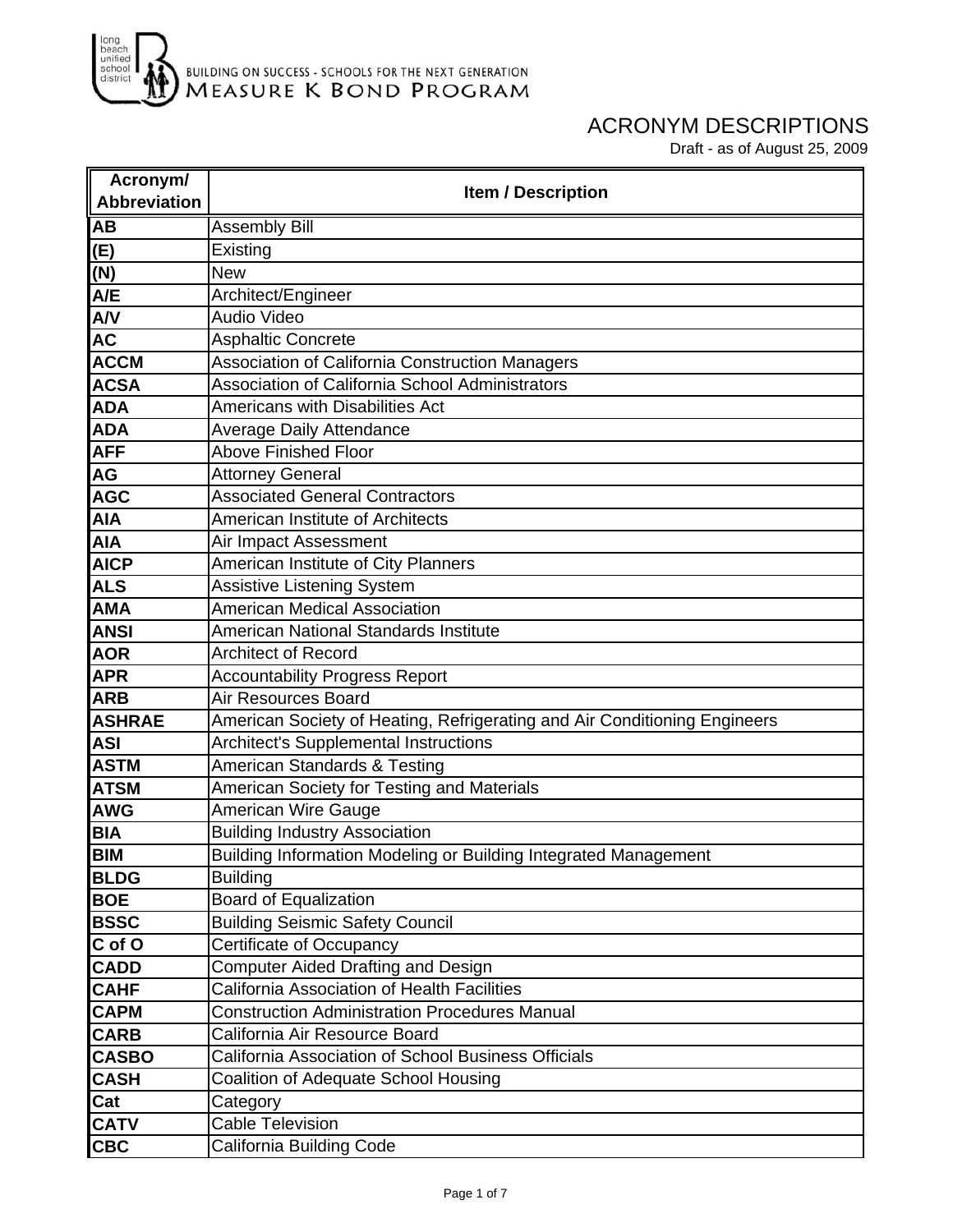

| Acronym/            | <b>Item / Description</b>                                          |
|---------------------|--------------------------------------------------------------------|
| <b>Abbreviation</b> |                                                                    |
| <b>CBEDS</b>        | California Basic Educational Data Systems                          |
| <b>CBIA</b>         | California Building Industry Association                           |
| <b>CBSC</b>         | California Building Standards Commission                           |
| <b>CCD</b>          | <b>Community College District</b>                                  |
| <b>CCD</b>          | <b>Construction Change Directive</b>                               |
| <b>CCEEB</b>        | California Council for Environmental & Economic Balance            |
| CCI                 | <b>Construction Cost Index</b>                                     |
| <b>CCSA</b>         | <b>California Charter Schools Association</b>                      |
| <b>CCSESA</b>       | California County Superintendents Educational Services Association |
| <b>CCU</b>          | <b>Coronary Care Unit</b>                                          |
| CD                  | <b>Construction Documents</b>                                      |
| <b>CDE</b>          | California Department of Education                                 |
| <b>CDHS</b>         | California Department of Health Services                           |
| <b>CEC</b>          | California Energy Commission                                       |
| <b>CEQA</b>         | California Environmental Quality Act                               |
| <b>CFD</b>          | <b>Community Facilities District</b>                               |
| <b>CFT</b>          | <b>California Federation of Teachers</b>                           |
| <b>CGS</b>          | California Geological Survey                                       |
| <b>CHA</b>          | California Hospital Association                                    |
| <b>CHFA</b>         | California Housing Finance Agency                                  |
| <b>CHPS</b>         | Collaborative for High Performance Schools                         |
| <b>CIWMB</b>        | California Integrated Waste Management Board                       |
| <b>CM</b>           | <b>Construction Manager</b>                                        |
| <b>CMAA</b>         | Construction Management Association of America                     |
| <b>CMAS</b>         | California Multiple Award Schedule                                 |
| <b>CMC</b>          | California Mechanical Code                                         |
| <b>CMR</b>          | <b>Construction Management at Risk</b>                             |
| <b>CMU</b>          | <b>Concrete Masonry Unit</b>                                       |
| CO                  | Change Order                                                       |
| COC                 | <b>Citizens Oversight Committee</b>                                |
| <b>COE</b>          | County Office of Education                                         |
| <b>CPC</b>          | California Plumbing Code                                           |
| <b>CPM</b>          | <b>Critical Path Method</b>                                        |
| <b>CPU</b>          | <b>Central Processor Unit</b>                                      |
| <b>CPUC</b>         | California Public Utilities Commission                             |
| <b>CR</b>           | Classroom                                                          |
| <b>CSAM</b>         | California Schools Accounting Manual                               |
| <b>CSBA</b>         | California School Board Association                                |
| <b>CSEA</b>         | California School Employees Association                            |
| <b>CSFA</b>         | California School Finance Authority                                |
| <b>CSI</b>          | <b>Construction Specifications Institute</b>                       |
| <b>CSR</b>          | <b>Class Size Reduction</b>                                        |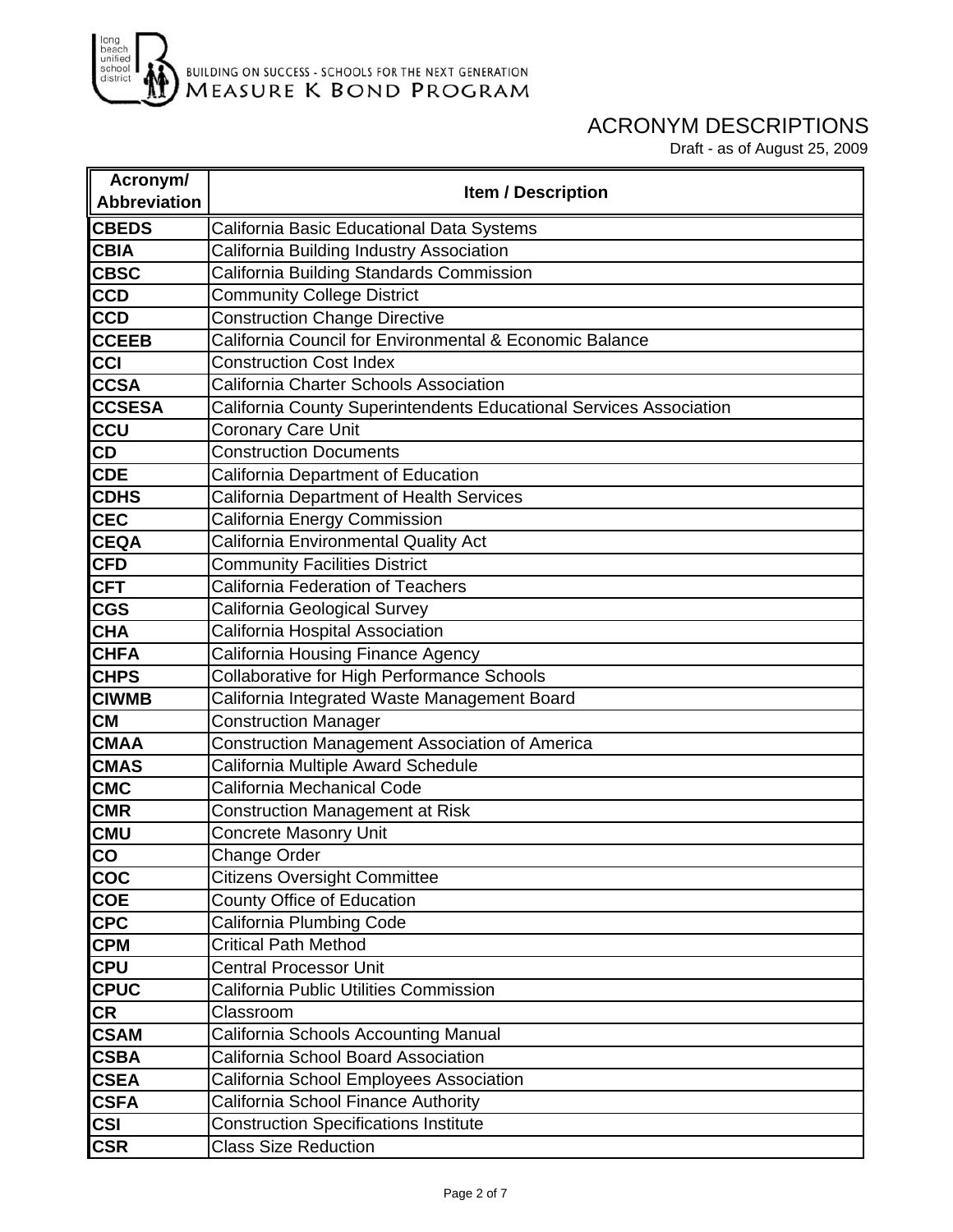

| Acronym/            | <b>Item / Description</b>                        |
|---------------------|--------------------------------------------------|
| <b>Abbreviation</b> |                                                  |
| csc                 | California Seismic Safety Commission             |
| <b>CY</b>           | <b>Cubic Yard</b>                                |
| DB                  | Design Build                                     |
| <b>DB/M/WBE</b>     | Disadvantaged/Minority/Woman's Business          |
| <b>DBB</b>          | Design/Bid/Build                                 |
| <b>DBE</b>          | <b>Disadvantaged Business Enterprises</b>        |
| <b>DBIA</b>         | Design Build Institute of America                |
| <b>DD</b>           | Design Development                               |
| <b>DGS</b>          | <b>Department of General Services</b>            |
| DIC/B               | Digital Intercom Clock/Bell                      |
| <b>DIR</b>          | Department of Industrial Relations               |
| <b>DIST</b>         | <b>District</b>                                  |
| <b>DIST</b>         | <b>Distribution</b>                              |
| <b>DLSE</b>         | Division of Labor Standards Enforcement          |
| <b>DOF</b>          | <b>Department of Finance</b>                     |
| <b>DOT</b>          | Department of Transportation                     |
| <b>DSA</b>          | <b>Division of State Architect</b>               |
| <b>DTSC</b>         | Department of Toxic Substance Control            |
| <b>DVBE</b>         | <b>Disabled Veterans Business Enterprise</b>     |
| <b>EIA</b>          | Electronic Industries Association (Washington)   |
| <b>EIR</b>          | <b>Environmental Impact Report</b>               |
| <b>ELEV</b>         | Elevation                                        |
| <b>EMF</b>          | <b>Electromagnetic Fields</b>                    |
| <b>EMS</b>          | <b>Energy Management System</b>                  |
| <b>EPA</b>          | <b>Environmental Protection Authority</b>        |
| <b>ER/ASC</b>       | <b>Emergency Room/Ambulatory Surgery Centers</b> |
| <b>ERP</b>          | <b>Emergency Repair Program</b>                  |
| <b>ES</b>           | <b>Elementary School</b>                         |
| <b>ESA</b>          | <b>Environmental Site Assessment</b>             |
| <b>ESD</b>          | <b>Elementary School District</b>                |
| <b>FAR</b>          | <b>Financial Activity Report</b>                 |
| <b>FBO</b>          | <b>Furnished by Others</b>                       |
| <b>FCMAT</b>        | Fiscal Crisis and Management Assistance Team     |
| <b>FE</b>           | <b>Field Engineer</b>                            |
| <b>FHA</b>          | <b>Federal Housing Administration</b>            |
| <b>FHWA</b>         | Federal Highway Administration                   |
| <b>FIDS</b>         | Fire Intrusion Detection System                  |
| <b>FY</b>           | <b>Fiscal Year</b>                               |
| <b>GASB</b>         | Government Accounting Standards Board            |
| <b>GC</b>           | <b>General Contractor</b>                        |
| <b>GFI/GFCI</b>     | <b>Ground Fault Circuit Interrupter</b>          |
| <b>GMP</b>          | <b>Guaranteed Maximum Price</b>                  |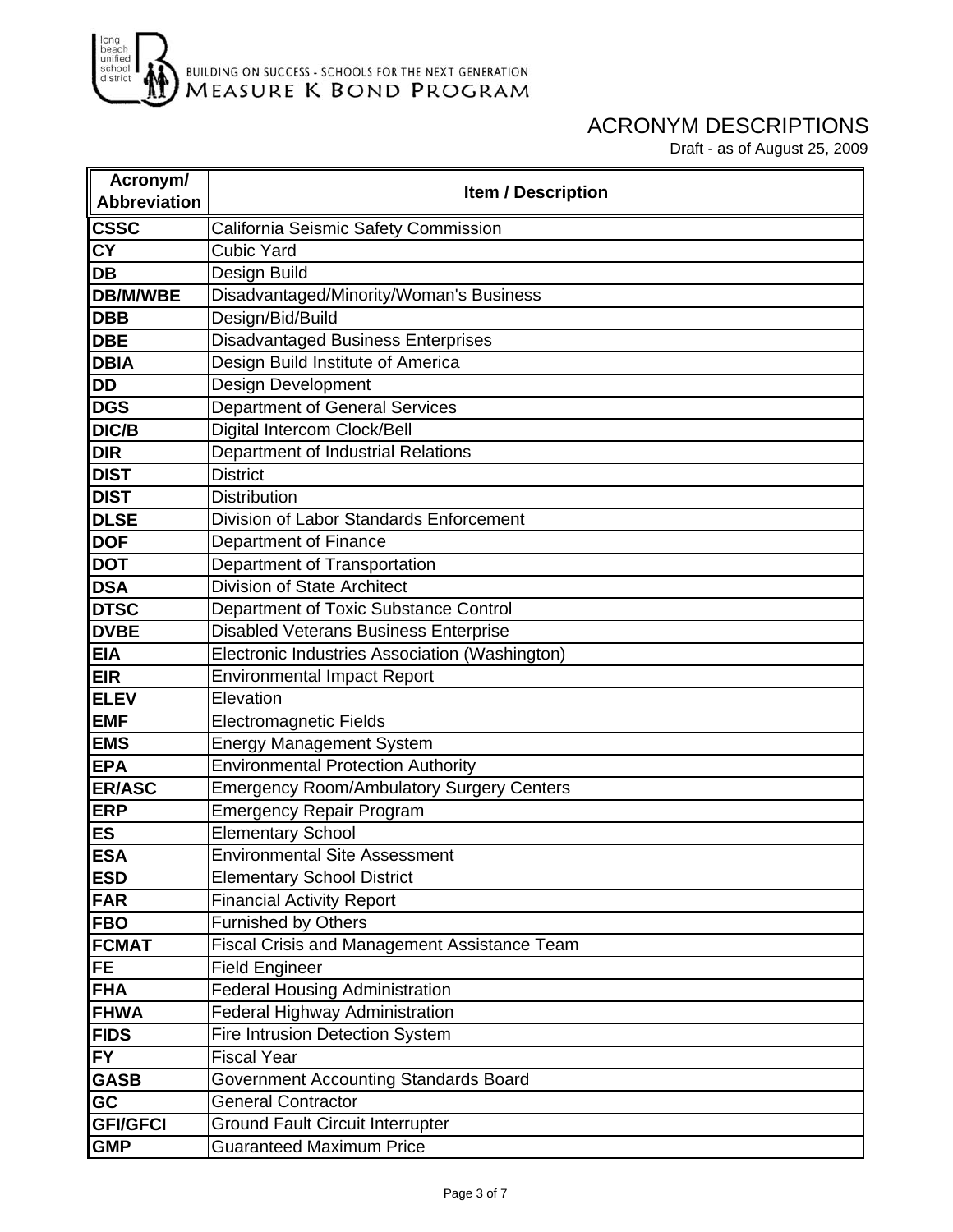

| Acronym/                | <b>Item / Description</b>                       |
|-------------------------|-------------------------------------------------|
| <b>Abbreviation</b>     |                                                 |
| <b>GO BOND</b>          | <b>General Obligation Bond</b>                  |
| <b>GSA</b>              | <b>General Services Administration</b>          |
| GYP.BD.                 | Gypsum Board                                    |
| HC                      | Handicapped                                     |
| <b>HMP</b>              | Hazard Mitigation Plan                          |
| <b>HS</b>               | <b>High School</b>                              |
| <b>HSD</b>              | <b>High School District</b>                     |
| <b>HTML</b>             | Hypertext Mark-up Language                      |
| <b>HVAC</b>             | Heating, Ventilating & Air Conditioning         |
| <b>IAQ</b>              | <b>Indoor Air Quality</b>                       |
| <b>ICBO</b>             | International Conference of Building Officials  |
| <b>ICU</b>              | <b>Intensive Care Unit</b>                      |
| <b>IDF</b>              | Intermediate Distribution Frame                 |
| <b>IEEE</b>             | Institute of Electric and Electronics Engineers |
| <b>IMP</b>              | <b>Implementation Committee</b>                 |
| <b>INSP</b>             | Inspector                                       |
| <b>IOR</b>              | Inspector of Record                             |
| <b>IP</b>               | <b>Internet Protocol</b>                        |
| <b>IR</b>               | Infrared                                        |
| IR.                     | Interpretation of Regulations                   |
| $\overline{\mathsf{s}}$ | <b>Intermediate School</b>                      |
| <b>ISDN</b>             | <b>Integrated Services Data Network</b>         |
| <b>ISP</b>              | <b>Internet Service Provider</b>                |
| IT                      | <b>Information Technology</b>                   |
| Jt. SD                  | <b>Joint School District</b>                    |
| Jt. Un. HSD             | Joint Union School High School District         |
| KB                      | Kilobytes                                       |
| <b>Kbps</b>             | Kilobits Per Second                             |
| LAN                     | <b>Local Area Network</b>                       |
| <b>LBP</b>              | <b>Lead Based Paint</b>                         |
| <b>LCP</b>              | Labor Compliance Program                        |
| LD                      | <b>Liquidated Damages</b>                       |
| <b>LDRP</b>             | Labor/Delivery/Recovery/Postpartum              |
| <b>LEA</b>              | <b>Local Educational Agency</b>                 |
| <b>LEED</b>             | Leadership in Energy and Environment Design     |
| <b>LLB</b>              | Lease-Lease Back                                |
| <b>LPP</b>              | Lease Purchase Program                          |
| <b>LRB</b>              | <b>Lease Revenue Bonds</b>                      |
| <b>LS</b>               | Lump Sum (unit of measure)                      |
| <b>M&amp;O</b>          | Maintenance & Operations                        |
| <b>MAN</b>              | Metropolitan Area Network                       |
| <b>MDF</b>              | <b>Main Distribution Frame</b>                  |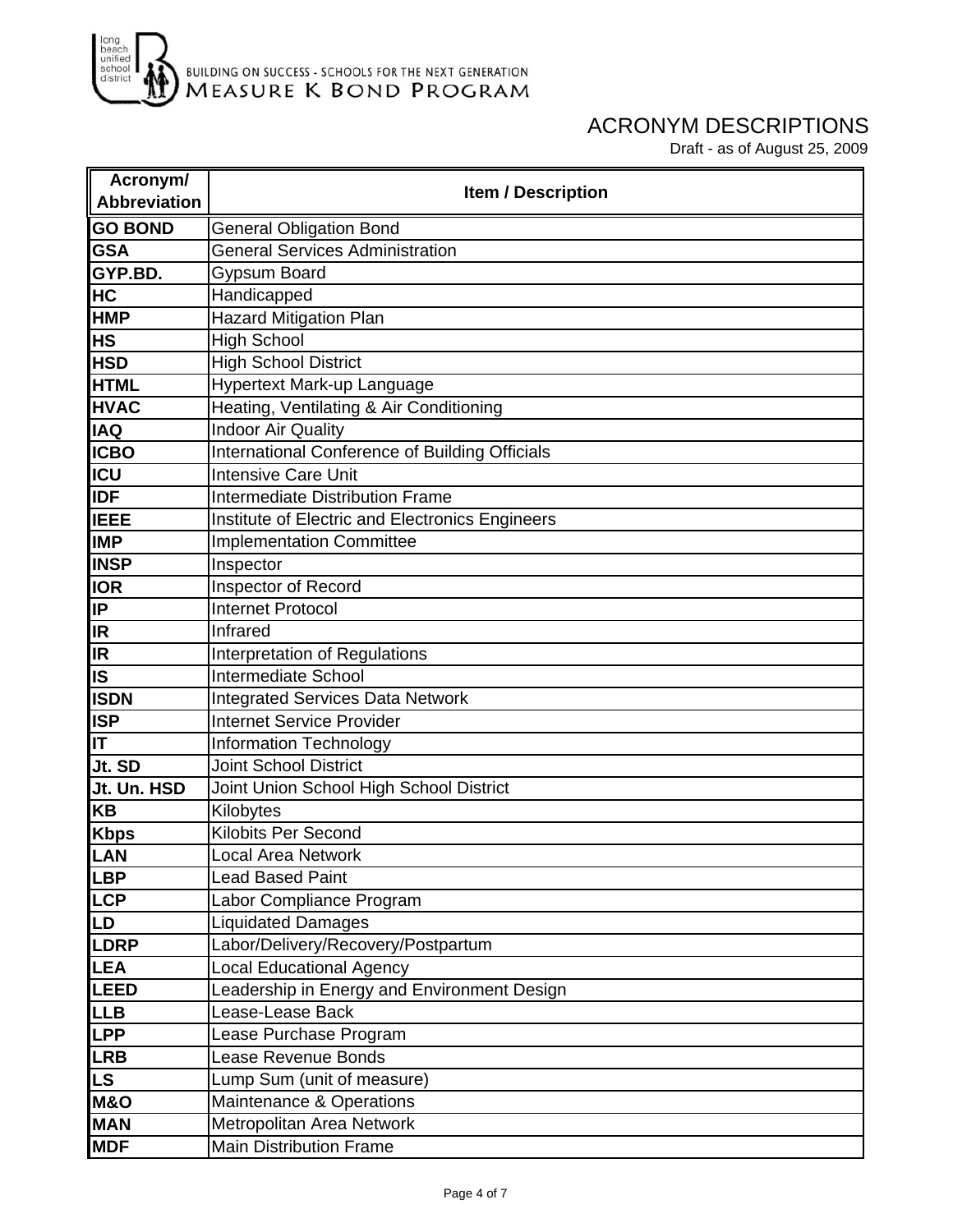

| Acronym/            | <b>Item / Description</b>                           |
|---------------------|-----------------------------------------------------|
| <b>Abbreviation</b> |                                                     |
| <b>MEP</b>          | Mechanical, Electrical and Plumbing                 |
| MI                  | Material Inaccuracy                                 |
| <b>MOB</b>          | <b>Medical Office Building</b>                      |
| <b>MPB</b>          | Master Program Budget                               |
| <b>MPEG</b>         | <b>Motion Picture Experts Group</b>                 |
| <b>MPR</b>          | Multipurpose Room                                   |
| <b>MRI</b>          | Magnetic Resonance Imaging                          |
| <b>MS</b>           | Middle School                                       |
| <b>MSB</b>          | <b>Main Switch Board</b>                            |
| <b>MT</b>           | "Empty Conduit"                                     |
| <b>NA</b>           | Not Applicable                                      |
| <b>NCLB</b>         | No Child Left Behind Act of 2001                    |
| <b>ND</b>           | <b>Negative Declaration</b>                         |
| <b>NEC</b>          | <b>National Electrical Code</b>                     |
| <b>NEMA</b>         | <b>National Electric Manufacturers Association</b>  |
| <b>NFA</b>          | No Further Action (Letter from DTSC)                |
| <b>NFPA</b>         | <b>National Fire Protection Association</b>         |
| <b>NIC</b>          | Not in Contract                                     |
| NIC                 | <b>Network Interface Card</b>                       |
| <b>NOA</b>          | <b>Naturally Occurring Asbestos</b>                 |
| <b>NOC</b>          | Notice of Completion                                |
| <b>NOD</b>          | Notice of Determination                             |
| <b>NOE</b>          | Notice of Exemption                                 |
| <b>NOI</b>          | Notice of Intent                                    |
| <b>NPSS</b>         | National Program for Playground Safety              |
| <b>NSH</b>          | Non Severe Handicapped                              |
| <b>NTE</b>          | Not to Exceed                                       |
| <b>NTP</b>          | Notice to Proceed                                   |
| <b>NTS</b>          | Not to Scale                                        |
| <b>O&amp;M</b>      | <b>Operation &amp; Maintenance</b>                  |
| OC                  | On Center                                           |
| <b>OCIP</b>         | Owner Controlled Insurance Program                  |
| <b>OFCI</b>         | <b>Owner Furnished Contractor Installed</b>         |
| <b>OFE</b>          | <b>Owner Furnished Equipment</b>                    |
| <b>OHEEA</b>        | Office of Environmental Health Hazard Assessment    |
| <b>OLA</b>          | <b>Office of Local Assistance</b>                   |
| OM                  | <b>Operating Manual</b>                             |
| <b>OPSC</b>         | Office of Public School Construction                |
| <b>OSE</b>          | Office of the Secretary of Education                |
| <b>OSHPD</b>        | Office of Statewide Health Planning and Development |
| <b>P&amp;S</b>      | <b>Plans and Specifications</b>                     |
| <b>PACS</b>         | Picture Archiving and Communication System          |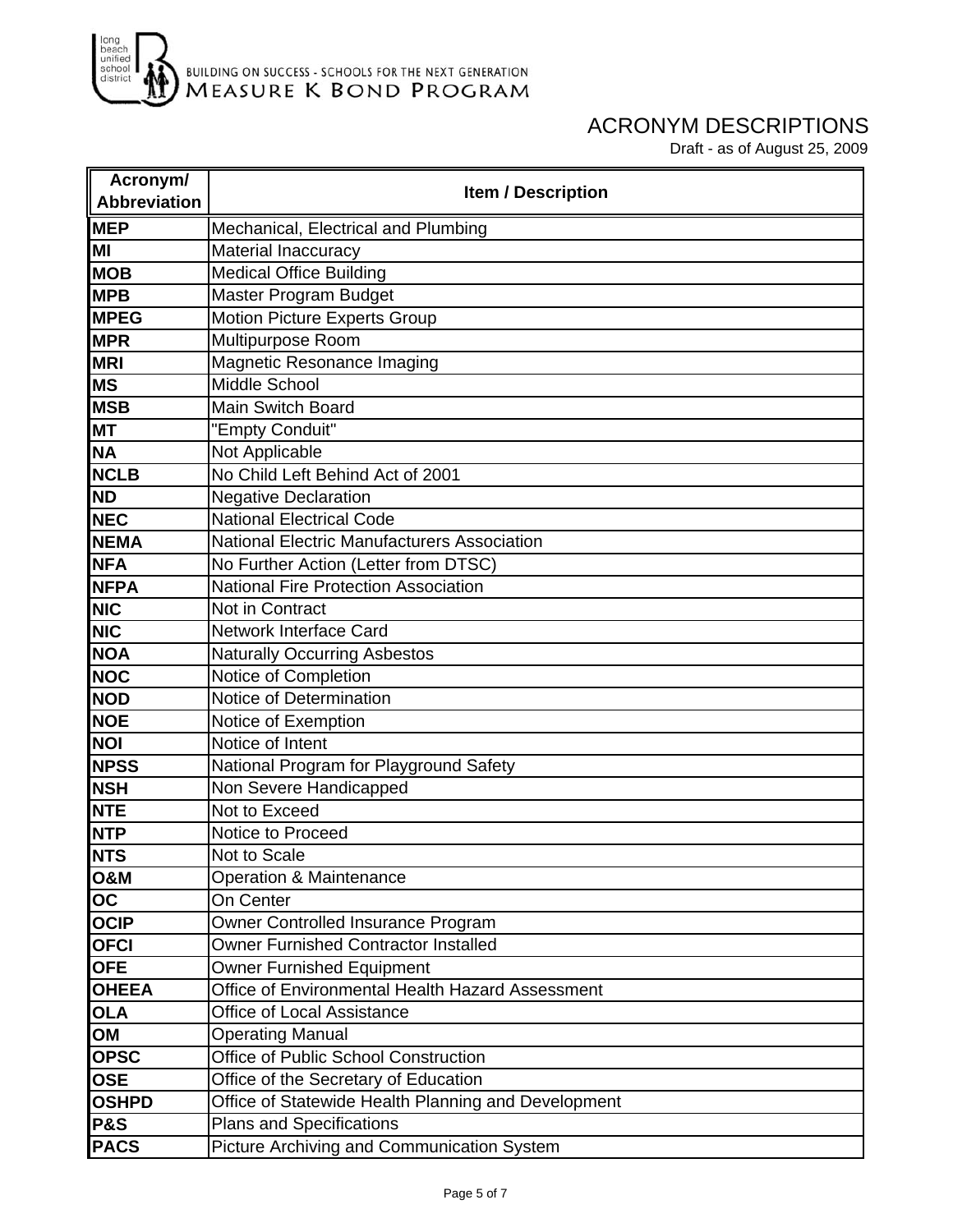

| Acronym/                          | <b>Item / Description</b>                              |
|-----------------------------------|--------------------------------------------------------|
| <b>Abbreviation</b>               |                                                        |
| <b>PBX</b>                        | <b>Public Branch Exchange</b>                          |
| <b>PC</b>                         | <b>Personal Computer</b>                               |
| <b>PCBs</b>                       | <b>Polychlorinated Biphenyls</b>                       |
| <b>PCC</b>                        | <b>Portland Cement Concrete</b>                        |
| <b>PCO</b>                        | Proposed or Pending Change Order                       |
| <b>PE</b>                         | <b>Professional Engineer</b>                           |
| <b>PEA</b>                        | <b>Preliminary Environmental Assessment</b>            |
| <b>PFA</b>                        | <b>Public Financing Authority</b>                      |
| PI                                | Project Inspector                                      |
| <b>PIW</b>                        | <b>Project Information Worksheet</b>                   |
| <b>PM</b>                         | <b>Project Manager</b>                                 |
| <b>PM</b>                         | Program Manager or Program Management                  |
| <b>PO</b>                         | <b>Purchase Order</b>                                  |
| <b>POCP</b>                       | Purchase Order Change Order                            |
| <b>POS</b>                        | Point of Sale                                          |
| <b>PPA</b>                        | Power Purchase Agreements                              |
| <b>PV</b>                         | <b>Photo Voltaic</b>                                   |
| <b>PVC</b>                        | Poly Vinyl Chloride                                    |
| $\overline{\mathsf{Q}}\mathsf{C}$ | <b>Quality Control</b>                                 |
| QoS                               | <b>Quality of Service</b>                              |
| <b>QZAB</b>                       | Qualified Zone Academy Bond                            |
| <b>RAM</b>                        | Random Access Memory                                   |
| <b>RMA</b>                        | Rate and Method of Apportionment                       |
| <b>RCDD</b>                       | <b>Registered Communications Distribution Designer</b> |
| <b>RFB</b>                        | <b>Request for Bid</b>                                 |
| <b>RFI</b>                        | <b>Request for Information</b>                         |
| <b>RFP</b>                        | <b>Request for Proposal</b>                            |
| <b>RFQ</b>                        | <b>Request for Qualifications</b>                      |
| <b>RPO</b>                        | <b>Resource Protection Ordinance</b>                   |
| <b>RSP</b>                        | <b>Resource Specialist Program</b>                     |
| <b>RWQCB</b>                      | Regional Water Quality Control Board                   |
| <b>SAB</b>                        | <b>State Allocation Board</b>                          |
| <b>SB</b>                         | Senate Bill                                            |
| <b>SBCTC</b>                      | <b>State Building and Construction Trades Council</b>  |
| <b>SBE</b>                        | <b>State Board of Education</b>                        |
| <b>SD</b>                         | <b>Schematic Design</b>                                |
| <b>SDC</b>                        | <b>Special Day Class</b>                               |
| <b>SDE</b>                        | <b>State Department of Education</b>                   |
| <b>SFM</b>                        | <b>State Fire Marshal</b>                              |
| <b>SFMA</b>                       | <b>School Facility Manufacturers' Association</b>      |
| <b>SFNA</b>                       | <b>School Facilities Needs Analysis</b>                |
| <b>SFPD</b>                       | <b>School Facilities Planning Division</b>             |